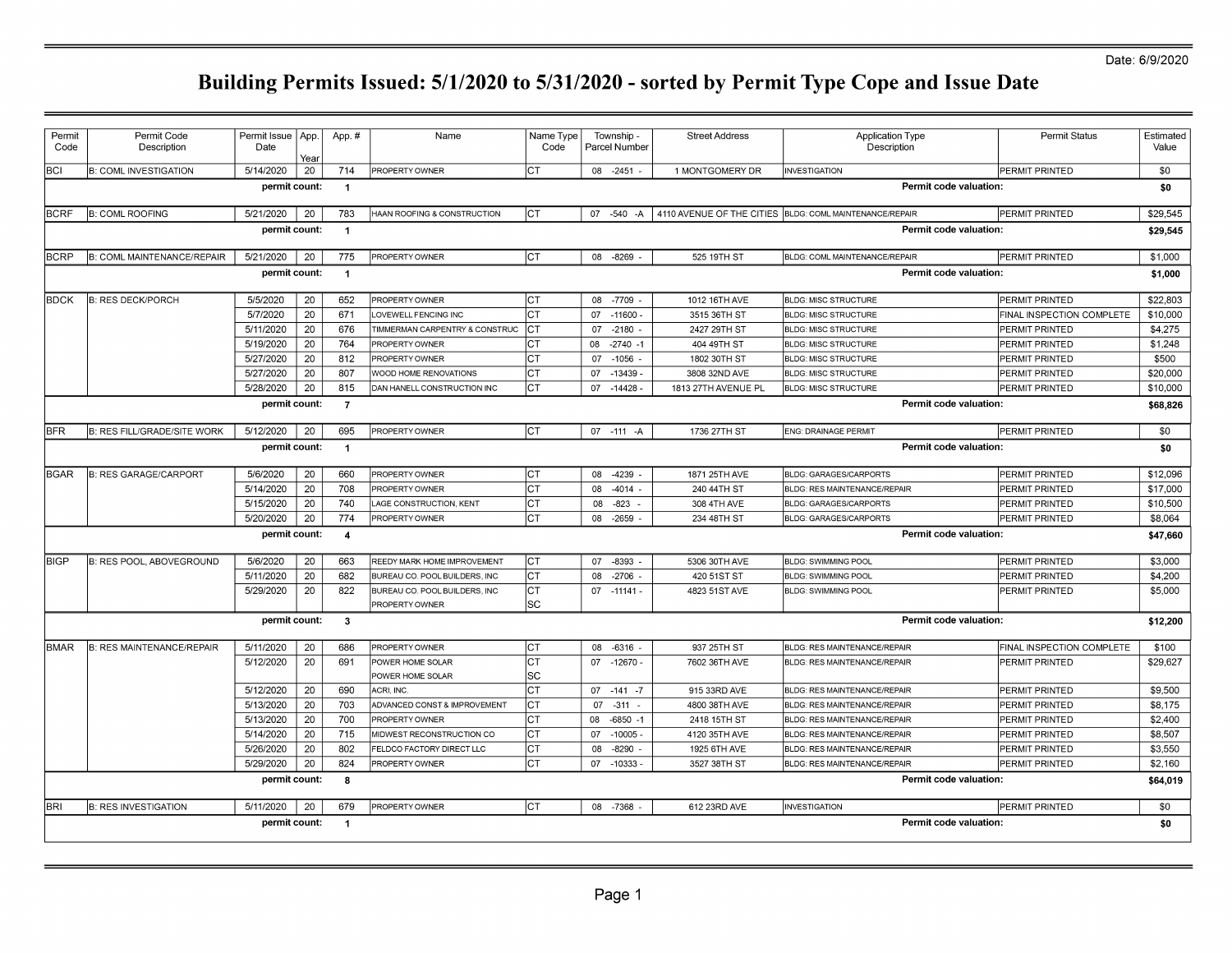| Permit<br>Code | Permit Code<br>Description | Permit Issue   App<br>Date |      | App.#          | Name                                                   | Name Type<br>Code |    | Township -<br>Parcel Number | <b>Street Address</b> | <b>Application Type</b><br>Description | <b>Permit Status</b>      | Estimated<br>Value |
|----------------|----------------------------|----------------------------|------|----------------|--------------------------------------------------------|-------------------|----|-----------------------------|-----------------------|----------------------------------------|---------------------------|--------------------|
|                |                            |                            | Yeaı |                |                                                        |                   |    |                             |                       |                                        |                           |                    |
| <b>BRML</b>    | <b>B: RES REMODEL</b>      | 5/1/2020                   | 20   | 636            | PROPERTY OWNER                                         | CT                |    | 08 -1825 -                  | 519 4TH ST            | <b>BLDG: RES REMODEL</b>               | FINAL INSPECTION COMPLETE | \$25,000           |
|                |                            |                            |      |                | L & LELECTRIC INC                                      | SC                |    |                             |                       |                                        |                           |                    |
|                |                            | 5/5/2020                   | 20   | 337            | <b>BEAVER BUILDERS INC</b>                             | СT                |    | 07 -15036                   | 6104 34TH AVENUE A CT | <b>BLDG: RES REMODEL</b>               | FINAL INSPECTION COMPLETE | \$21,000           |
|                |                            |                            |      |                | HANSSEN ELECTRIC                                       | SC                |    |                             |                       |                                        |                           |                    |
|                |                            |                            |      |                | GABRILSON HEATING & AC                                 | SC                |    |                             |                       |                                        |                           |                    |
|                |                            |                            |      |                | AERO PLUMBING AND HEATING                              | SC                |    |                             |                       |                                        |                           |                    |
|                |                            | 5/11/2020                  | 20   | 678            | CONDON INC, JP                                         | <b>CT</b><br>SC   |    | 07 -8249                    | 1924 44TH ST          | <b>BLDG: RES REMODEL</b>               | PERMIT PRINTED            | \$113,050          |
|                |                            | 5/28/2020                  | 20   | 816            | <b>TRITON PLUMBING</b><br><b>BLAZE RESTORATION INC</b> | СT                | 08 | -389                        | 1707 12TH AVE         | <b>BLDG: RES MAINTENANCE/REPAIR</b>    | PERMIT PRINTED            | \$154,900          |
|                |                            |                            |      |                |                                                        |                   |    |                             |                       |                                        |                           |                    |
|                |                            | permit count:              |      | $\overline{4}$ |                                                        |                   |    |                             |                       | Permit code valuation:                 |                           | \$313,950          |
| BRMP           | <b>B: RAMP</b>             | 5/6/2020                   | 20   | 661            | <b>PROPERTY OWNER</b>                                  | CT                |    | 07 - 359                    | 3421 42ND AVENUE A    | <b>BLDG: MISC STRUCTURE</b>            | PERMIT PRINTED            | \$1,400            |
|                |                            | permit count:              |      | $\overline{1}$ |                                                        |                   |    |                             |                       | Permit code valuation:                 |                           | \$1,400            |
|                |                            |                            |      |                |                                                        |                   |    |                             |                       |                                        |                           |                    |
| BRRF           | <b>B: RES ROOFING</b>      | 5/1/2020                   | 20   | 641            | CREW ROOFING                                           | СT                |    | 07 -9815 -                  | 3723 15TH STREET D    | <b>BLDG: RES MAINTENANCE/REPAIR</b>    | PERMIT PRINTED            | \$6,900            |
|                |                            | 5/4/2020                   | 20   | 643            | FOLEY CONTRACTING LLC                                  | IСТ               | 08 | $-6148 - A$                 | 1411 26TH AVE         | <b>BLDG: RES MAINTENANCE/REPAIR</b>    | FINAL INSPECTION COMPLETE | \$3,800            |
|                |                            | 5/4/2020                   | 20   | 642            | <b>PROPERTY OWNER</b>                                  | СT                | 08 | $-8946$                     | 213 27TH AVENUE CT    | <b>BLDG: RES MAINTENANCE/REPAIR</b>    | <b>PERMIT PRINTED</b>     | \$1.150            |
|                |                            | 5/5/2020                   | 20   | 650            | DAN HANELL CONSTRUCTION INC                            | СT                | 07 | $-6845$                     | 2525 32ND AVENUE CT   | <b>BLDG: RES MAINTENANCE/REPAIR</b>    | PERMIT PRINTED            | \$15,628           |
|                |                            | 5/5/2020                   | 20   | 649            | CALDERON'S CONSTRUCTION OF RI                          | CT                | 08 | $-2671$                     | 212 49TH ST           | <b>BLDG: RES MAINTENANCE/REPAIR</b>    | PERMIT PRINTED            | \$5,200            |
|                |                            | 5/6/2020                   | 20   | 662            | LANDEROS AND SONS CONSTRUCTION                         | IСТ               | 08 | $-6141 -$                   | 1434 25TH AVE         | <b>BLDG: RES MAINTENANCE/REPAIR</b>    | PERMIT PRINTED            | \$8,200            |
|                |                            | 5/11/2020                  | 20   | 681            | A-1 ROOFING                                            | CТ                | 07 | $-1209$                     | 1330 30TH ST          | BLDG: RES MAINTENANCE/REPAIR           | PERMIT PRINTED            | \$15,000           |
|                |                            | 5/11/2020                  | 20   | 677            | LANDEROS AND SONS CONSTRUCTION                         | IСТ               | 08 | $-1414$                     | 1902 10TH ST          | <b>BLDG: RES MAINTENANCE/REPAIR</b>    | PERMIT PRINTED            | \$6,300            |
|                |                            | 5/12/2020                  | 20   | 689            | ADVANCED CONST & IMPROVEMENT                           | СT                |    | 07 - 1149 -                 | 2728 15TH AVE         | <b>BLDG: RES MAINTENANCE/REPAIR</b>    | PERMIT PRINTED            | \$10,500           |
|                |                            | 5/12/2020                  | 20   | 688            | FOLEY CONTRACTING LLC                                  | СT                | 07 | $-5834$                     | 2124 46TH ST          | <b>BLDG: RES MAINTENANCE/REPAIR</b>    | PERMIT PRINTED            | \$9,200            |
|                |                            | 5/12/2020                  | 20   | 694            | <b>B &amp; W HOME IMPROVEMENT CO</b>                   | IСТ               | 08 | $-3125$ -                   | 1841 2ND ST           | <b>BLDG: RES MAINTENANCE/REPAIR</b>    | PERMIT PRINTED            | \$27,892           |
|                |                            | 5/12/2020                  | 20   | 687            | FOLEY CONTRACTING LLC                                  | СT                | 08 | $-3825$                     | 1640 27TH AVE         | <b>BLDG: RES MAINTENANCE/REPAIR</b>    | PERMIT PRINTED            | \$6,400            |
|                |                            | 5/13/2020                  | 20   | 698            | MIDWEST COMPLETE CONSTRUCTION                          | СT                | 08 | $-4518$                     | 1808 12TH ST          | <b>BLDG: RES MAINTENANCE/REPAIR</b>    | PERMIT PRINTED            | \$2,600            |
|                |                            | 5/15/2020                  | 20   | 735            | CALDERON'S CONSTRUCTION OF RI                          | СT                | 07 | $-8895$ -                   | 1130 52ND STREET CT   | <b>BLDG: RES MAINTENANCE/REPAIR</b>    | PERMIT PRINTED            | \$7,500            |
|                |                            | 5/15/2020                  | 20   | 739            | <b>BILL'S HOME IMPROVEMENT</b>                         | СT                | 08 | $-3880 -$                   | 1624 13TH AVE         | BLDG: RES MAINTENANCE/REPAIR           | PERMIT PRINTED            | \$16,910           |
|                |                            | 5/18/2020                  | 20   | 754            | WATSON BUILDING & REMODELING                           | СT                | 07 | $-8249$ -                   | 1924 44TH ST          | <b>BLDG: RES MAINTENANCE/REPAIR</b>    | PERMIT PRINTED            | \$2,400            |
|                |                            | 5/18/2020                  | 20   | 750            | <b>PROPERTY OWNER</b>                                  | IСТ               | 08 | $-2858$                     | 2024 6TH AVE          | <b>BLDG: RES MAINTENANCE/REPAIR</b>    | PERMIT PRINTED            | \$1,000            |
|                |                            | 5/19/2020                  | 20   | 763            | DAN HANELL CONSTRUCTION INC                            | СT                | 07 | $-14352$                    | 1900 46TH ST          | <b>BLDG: RES MAINTENANCE/REPAIR</b>    | PERMIT PRINTED            | \$8,300            |
|                |                            | 5/20/2020                  | 20   | 773            | QC ROOF DRS INC.                                       | IСТ               | 07 | $-1380$ -                   | 2360 31ST ST          | <b>BLDG: RES MAINTENANCE/REPAIR</b>    | PERMIT PRINTED            | \$6,500            |
|                |                            | 5/21/2020                  | 20   | 778            | <b>PROPERTY OWNER</b>                                  | СT                | 07 | $-5216 -$                   | 1515 45TH ST          | <b>BLDG: RES MAINTENANCE/REPAIR</b>    | PERMIT PRINTED            | \$1,300            |
|                |                            | 5/21/2020                  | 20   | 777            | A-1 ROOFING                                            | IСТ               | 08 | -4336                       | 2446 16TH AVE         | <b>BLDG: RES MAINTENANCE/REPAIR</b>    | PERMIT PRINTED            | \$11,344           |
|                |                            | 5/21/2020                  | 20   | 781            | DAN HANELL CONSTRUCTION INC                            | СT                | 08 | $-6611 -$                   | 1153 32ND ST          | <b>BLDG: RES MAINTENANCE/REPAIR</b>    | PERMIT PRINTED            | \$10,377           |
|                |                            | 5/22/2020                  | 20   | 786            | QC GENERAL, INC                                        | IСТ               | 07 | $-7870$                     | 6105 50TH AVE         | <b>BLDG: RES MAINTENANCE/REPAIR</b>    | PERMIT PRINTED            | \$4,800            |
|                |                            | 5/22/2020                  | 20   | 785            | QC GENERAL, INC                                        | СT                | 08 | $-6164 - 15$                | 421 27TH AVE          | <b>BLDG: RES MAINTENANCE/REPAIR</b>    | PERMIT PRINTED            | \$4,900            |
|                |                            | 5/28/2020                  | 20   | 818            | <b>PROPERTY OWNER</b>                                  | IСТ               | 07 | $-9501$                     | 3440 49TH ST          | <b>BLDG: RES MAINTENANCE/REPAIR</b>    | PERMIT PRINTED            | \$3,600            |
|                |                            | 5/28/2020                  | 20   | 817            | OLDE TOWN ROOFING                                      | СT                | 08 | $-3493 -$                   | 2321 13TH ST          | <b>BLDG: RES MAINTENANCE/REPAIR</b>    | PERMIT PRINTED            | \$2,250            |
|                |                            | permit count:              |      | 26             |                                                        |                   |    |                             |                       | Permit code valuation:                 |                           | \$199,951          |
|                |                            |                            |      |                |                                                        |                   |    |                             |                       |                                        |                           |                    |
| <b>BRSD</b>    | <b>B: RES SIDING</b>       | 5/6/2020                   | 20   | 664            | TRUJILLO CONSTRUCTION                                  | <b>CT</b>         | 08 | $-3374 -$                   | 2610 15TH AVE         | <b>BLDG: RES MAINTENANCE/REPAIR</b>    | PERMIT PRINTED            | \$7,500            |
|                |                            | 5/12/2020                  | 20   | 694            | B & W HOME IMPROVEMENT CO                              | <b>CT</b>         | 08 | $-3125$                     | 1841 2ND ST           | <b>BLDG: RES MAINTENANCE/REPAIR</b>    | PERMIT PRINTED            | \$27,892           |
|                |                            | 5/15/2020                  | 20   | 739            | BILL'S HOME IMPROVEMENT                                | СT                | 08 | $-3880$                     | 1624 13TH AVE         | <b>BLDG: RES MAINTENANCE/REPAIR</b>    | PERMIT PRINTED            | \$16,910           |
|                |                            | 5/18/2020                  | 20   | 752            | PROPERTY OWNER                                         | CТ                | 08 | $-439$                      | 724 21ST STREET A     | <b>BLDG: RES MAINTENANCE/REPAIR</b>    | PERMIT PRINTED            | \$12,000           |
|                |                            | 5/19/2020                  | 20   | 766            | <b>PROPERTY OWNER</b>                                  | СT                |    | 07 -12958                   | 1508 37TH ST          | <b>BLDG: RES MAINTENANCE/REPAIR</b>    | PERMIT PRINTED            | \$1,750            |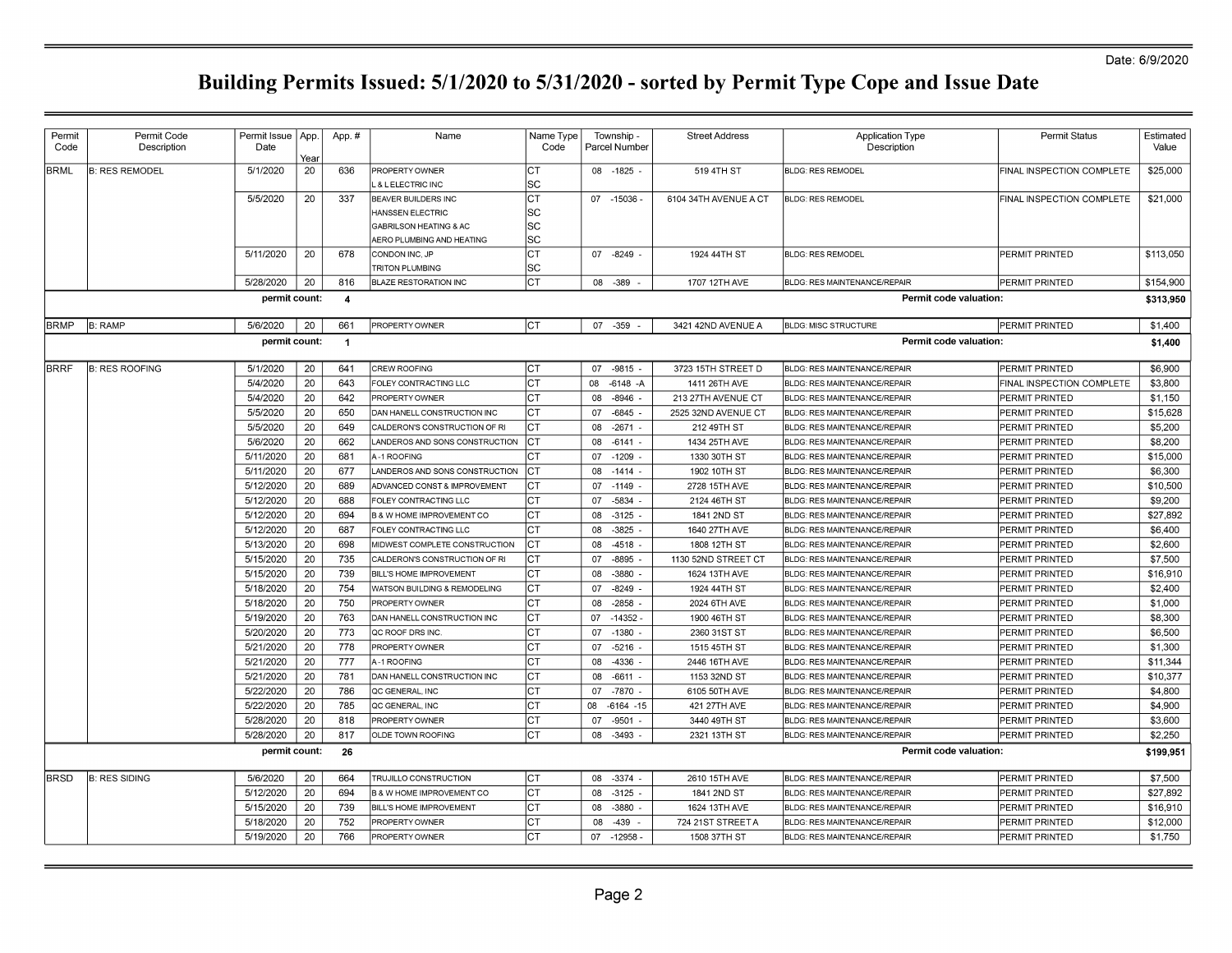| Permit<br>Code | Permit Code<br>Description        | Permit Issue   App.<br>Date | Year | App.#          | Name                                     | Name Type<br>Code | Township -<br>Parcel Number | <b>Street Address</b> | <b>Application Type</b><br>Description | <b>Permit Status</b>      | Estimated<br>Value |
|----------------|-----------------------------------|-----------------------------|------|----------------|------------------------------------------|-------------------|-----------------------------|-----------------------|----------------------------------------|---------------------------|--------------------|
| BRSD           | B: RES SIDING                     | 5/22/2020                   | 20   | 787            | SUBURBAN CONSTRUCTION INC                | IСТ               | 08 -5111 -                  | 2511 16TH AVE         | BLDG: RES MAINTENANCE/REPAIR           | <b>PERMIT PRINTED</b>     | \$19,700           |
|                |                                   | 5/26/2020                   | 20   | 789            | QC GENERAL, INC                          | СT                | 07 - 11200                  | 5034 48TH STREET A    | <b>BLDG: RES MAINTENANCE/REPAIR</b>    | PERMIT PRINTED            | \$9,800            |
|                |                                   | 5/26/2020                   | 20   | 800            | REUTHER CONSTRUCTION                     | СT                | 80<br>-6110                 | 3218 PARK 16TH ST     | <b>BLDG: RES MAINTENANCE/REPAIR</b>    | PERMIT PRINTED            | \$17,000           |
|                |                                   | 5/26/2020                   | 20   | 803            | BEST IMPROVEMENT COMPANY, INC            | СT                | 08<br>$-9161$               | 702 43RD ST           | <b>BLDG: RES MAINTENANCE/REPAIR</b>    | PERMIT PRINTED            | \$16,018           |
|                |                                   | 5/27/2020                   | 20   | 809            | PROPERTY OWNER                           | СT                | 07<br>$-2204$               | 2440 28TH ST          | <b>BLDG: RES MAINTENANCE/REPAIR</b>    | <b>PERMIT PRINTED</b>     | \$1,750            |
|                |                                   | permit count:               |      | 10             |                                          |                   |                             |                       | Permit code valuation:                 |                           | \$130,320          |
| <b>BSFH</b>    | <b>B: RES SINGLE FAMILY</b>       | 5/19/2020                   | 20   | 767            | <b>PROPERTY OWNER</b>                    | Iст               | 07 - 359                    | 3408 42ND AVE         | <b>BLDG: MISC STRUCTURE</b>            | <b>PERMIT PRINTED</b>     | \$23,150           |
|                |                                   | permit count:               |      | $\overline{1}$ |                                          |                   |                             |                       | Permit code valuation:                 |                           | \$23,150           |
| <b>BSHD</b>    | <b>B: RES SHED/ACCESSORY BLDG</b> | 5/6/2020                    | 20   | 665            | PROPERTY OWNER                           | Iст               | 07 -919 -D                  | 1922 43RD ST          | <b>BLDG: STORAGE SHED</b>              | <b>PERMIT PRINTED</b>     | \$4,098            |
|                |                                   | permit count:               |      | $\overline{1}$ |                                          |                   |                             |                       | Permit code valuation:                 |                           | \$4,098            |
| <b>BSPK</b>    | <b>B: COML SPRINKLER SYSTEM</b>   | 5/4/2020                    | 20   | 645            | TRI-STATE AUTOMATIC SPRINKLER            | CT                | 07<br>$-12941 - 1$          | 350 JOHN DEERE RD     | <b>BLDG: SPRINKLER SYSTEM</b>          | <b>PERMIT PRINTED</b>     | \$2,200            |
|                |                                   | 5/5/2020                    | 20   | 651            | MIDWEST AUTO FIRE SPRINKLER              | СT                | 08<br>-5506                 | 1515 5TH AVE          | <b>BLDG: SPRINKLER SYSTEM</b>          | PERMIT PRINTED            | \$9,900            |
|                |                                   | 5/12/2020                   | 20   | 697            | CONTINENTAL FIRE SPRINKLER CO            | IСТ               | 07 -13987 -                 | 1100 36TH AVE         | <b>BLDG: SPRINKLER SYSTEM</b>          | PERMIT PRINTED            | \$2,000            |
|                |                                   | permit count:               |      | $\mathbf{3}$   |                                          |                   |                             |                       | Permit code valuation:                 |                           | \$14,100           |
| <b>BSTP</b>    | <b>B: STEPS</b>                   | 5/21/2020                   | 20   | 779            | WRS CONSTRUCTION, INC                    | Iст               | 07 -7309                    | 4510 11TH AVENUE A    | BLDG: RES MAINTENANCE/REPAIR           | <b>PERMIT PRINTED</b>     | \$500              |
|                |                                   | permit count:               |      | $\overline{1}$ |                                          |                   |                             |                       | Permit code valuation:                 |                           | \$500              |
| <b>BTWR</b>    | B: COML CELLULAR STATION/TOW      | 5/27/2020                   | 20   | 808            | SAC WIRELESS                             | Iст               | 08 -150 -D                  | 1531 17TH AVE         | <b>BLDG: MISC STRUCTURE</b>            | <b>PERMIT PRINTED</b>     | \$50,000           |
|                |                                   | permit count:               |      | $\overline{1}$ |                                          |                   |                             |                       | Permit code valuation:                 |                           | \$50,000           |
| lBW            | <b>B: WRECK MISC STRUCTURE</b>    | 5/28/2020                   | 20   | 814            | <b>RED STAR INC</b>                      | Iст               | 07 - 359                    | 3342 44TH AVE         | WRECK: ALL OTHER BUILDINGS/STRUCTURES  | <b>PERMIT PRINTED</b>     | \$0                |
|                |                                   | permit count:               |      | $\mathbf{1}$   |                                          |                   |                             |                       | Permit code valuation:                 |                           | \$0                |
| lc2            | CO DEPOSIT >\$25000               | 5/11/2020                   | 20   | 678            | CONDON INC, JP<br><b>TRITON PLUMBING</b> | Iст<br><b>SC</b>  | 07 -8249                    | 1924 44TH ST          | <b>BLDG: RES REMODEL</b>               | <b>PERMIT PRINTED</b>     | \$113,050          |
|                |                                   | 5/28/2020                   | 20   | 816            | <b>BLAZE RESTORATION INC</b>             | IСТ               | 08 - 389                    | 1707 12TH AVE         | <b>BLDG: RES MAINTENANCE/REPAIR</b>    | <b>PERMIT PRINTED</b>     | \$154,900          |
|                |                                   | permit count:               |      | $\overline{2}$ |                                          |                   |                             |                       | Permit code valuation:                 |                           | \$267,950          |
| DRN1           | ENG: CLASS 1 DRAINAGE             | 5/6/2020                    | 20   | 660            | PROPERTY OWNER                           | CT                | 08 -4239                    | 1871 25TH AVE         | <b>BLDG: GARAGES/CARPORTS</b>          | <b>PERMIT PRINTED</b>     | \$12,096           |
|                |                                   | 5/8/2020                    | 20   | 672            | PROPERTY OWNER                           | СT                | -9454<br>07                 | 4104 17TH AVE         | BLDG: RES DRIVEWAY & SIDEWALK          | PERMIT PRINTED            | \$0                |
|                |                                   | 5/12/2020                   | 20   | 695            | PROPERTY OWNER                           | СT                | 07 -111 -A                  | 1736 27TH ST          | <b>ENG: DRAINAGE PERMIT</b>            | PERMIT PRINTED            | \$0                |
|                |                                   | 5/14/2020                   | 20   | 708            | PROPERTY OWNER                           | СT                | 08<br>$-4014 -$             | 240 44TH ST           | <b>BLDG: RES MAINTENANCE/REPAIR</b>    | PERMIT PRINTED            | \$17,000           |
|                |                                   | 5/18/2020                   | 20   | 756            | <b>KLARKOWSKI CONSTRUCTION</b>           | СT                | 08<br>-9097                 | 715 24TH AVENUE CT    | <b>ENG: DRAINAGE PERMIT</b>            | PERMIT PRINTED            | \$0                |
|                |                                   | 5/20/2020                   | 20   | 774            | PROPERTY OWNER                           | СT                | 08<br>-2659                 | 234 48TH ST           | <b>BLDG: GARAGES/CARPORTS</b>          | PERMIT PRINTED            | \$8,064            |
|                |                                   | 5/26/2020                   | 20   | 801            | NEW CONCRETE CONSTRUCTION                | СT                | $-11226$<br>07              | 4914 52ND AVE         | BLDG: RES DRIVEWAY & SIDEWALK          | <b>PERMIT PRINTED</b>     | \$0                |
|                |                                   | 5/26/2020                   | 20   | 792            | KLARKOWSKI CONSTRUCTION                  | Iст               | $-7558$<br>08               | 2125 16TH ST          | <b>ENG: DRAINAGE PERMIT</b>            | <b>PERMIT PRINTED</b>     | \$0                |
|                |                                   | 5/27/2020                   | 20   | 811            | CROSS CONCRETE CONSTRUCTION              | Iст               | 07 -12050                   | 1171 53RD ST          | <b>BLDG: RES DRIVEWAY</b>              | PERMIT PRINTED            | \$0                |
|                |                                   | permit count:               |      | 9              |                                          |                   |                             |                       | Permit code valuation:                 |                           | \$37,160           |
| IEC.           | E: COML ELECTRICAL                | 5/18/2020                   | 20   | 760            | DAVENPORT ELECTRIC CONTRACT CO           | CT                | 77777 -                     | 1900 7TH ST           | ELEC: SERVICE                          | FINAL INSPECTION COMPLETE | \$0                |
|                |                                   | 5/26/2020                   | 20   | 793            | KOEHLER ELECTRIC INC, J W                | IСТ               | 08 - 1115                   | 1724 15TH ST          | ELEC: WIRING, MISC                     | <b>PERMIT PRINTED</b>     | \$0                |
|                |                                   | permit count:               |      | $\overline{2}$ |                                          |                   |                             |                       | Permit code valuation:                 |                           | \$0                |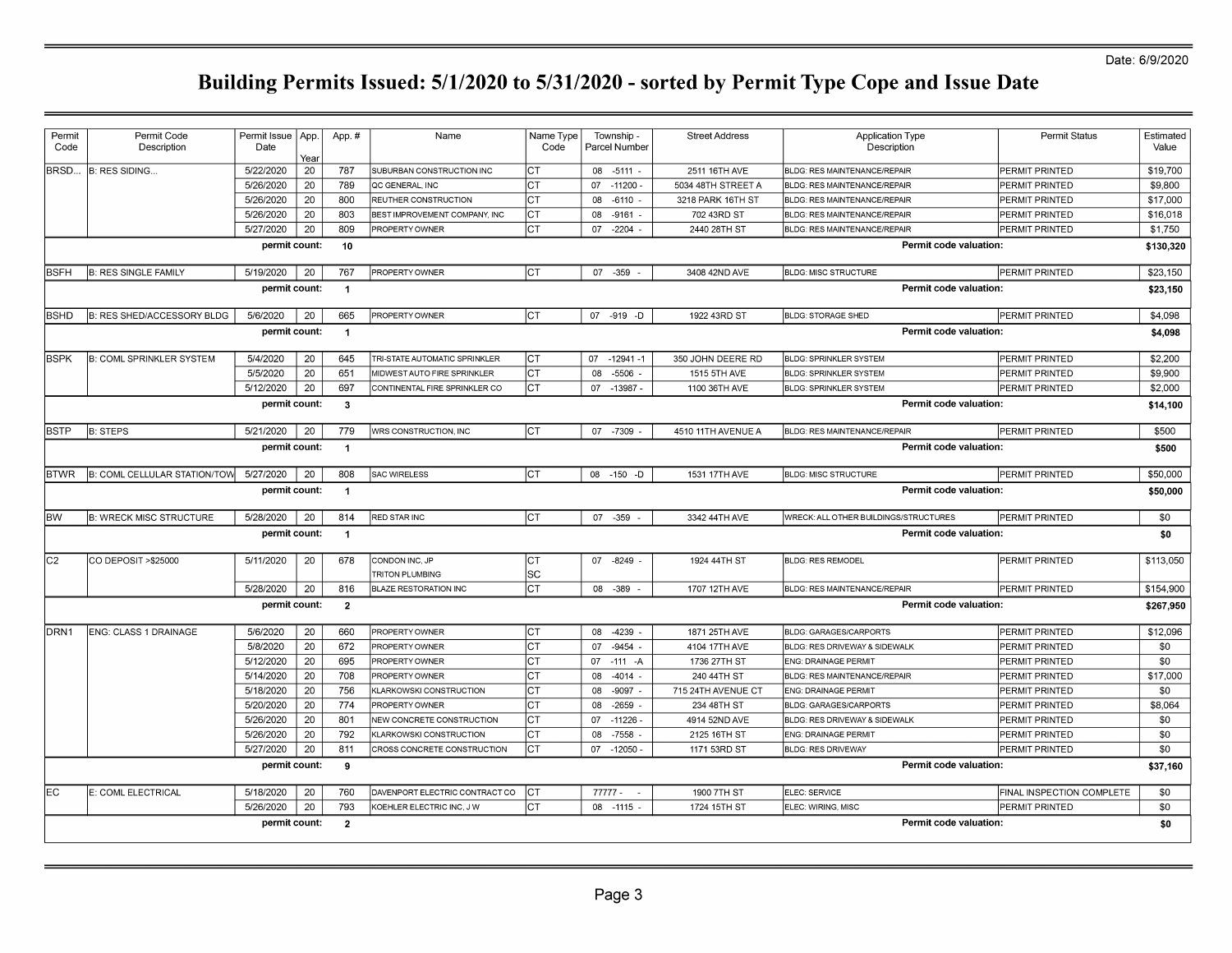| Year<br>ENB<br><b>B: RES DRIVEWAY</b><br>5/26/2020<br>20<br>801<br>NEW CONCRETE CONSTRUCTION<br>CТ<br>07 - 11226<br>4914 52ND AVE<br>BLDG: RES DRIVEWAY & SIDEWALK<br>PERMIT PRINTED<br>799<br>СT<br>5/26/2020<br>20<br>AMERICAN CONCRETE<br>07<br>$-13184 - 7$<br>5904 36TH AVENUE CT<br><b>BLDG: RES DRIVEWAY</b><br>PERMIT PRINTED<br>5/27/2020<br>20<br>СT<br>810<br>CROSS CONCRETE CONSTRUCTION<br>07 -12957 -<br>3709 16TH AVE<br><b>BLDG: RES DRIVEWAY</b><br>PERMIT PRINTED<br>Permit code valuation:<br>permit count:<br>$\mathbf{3}$<br>5/1/2020<br>235<br>lsc<br>$-5737$<br>1841 24TH AVENUE CT<br>FINAL INSPECTION COMPLETE<br>IER.<br>E: RES ELECTRICAL<br>20<br>LOVE ELECTRIC OF THE QUAD CITI<br>07<br><b>BLDG: RES REMODEL</b><br>5/7/2020<br>19<br>2070<br>IСТ<br>07 - 914 -<br>PERMIT PRINTED<br>RED OAK CUSTOM HOMES, INC<br>4112 18TH AVE<br>BLDG: GARAGES/CARPORTS<br><b>SC</b><br><b>DEMARLIE MAINTENANCE</b><br><b>SC</b><br>AKEWOOD ELECTRIC AND GENERATO<br>Iст<br>5/7/2020<br>20<br>670<br>ELEC: REWIRE<br>ROCK RIVER ELECTRIC INC<br>08 -6514 -<br>2803 17TH ST<br>PERMIT PRINTED<br>Iст<br>5/12/2020<br>20<br>691<br>07 -12670 -<br>PERMIT PRINTED<br>POWER HOME SOLAR<br>7602 36TH AVE<br>BLDG: RES MAINTENANCE/REPAIR<br><b>SC</b><br>POWER HOME SOLAR<br>IСТ<br>5/12/2020<br>20<br>696<br>ELECTRIC DOCTOR SERVICE LLC<br>08 -4137 -31<br>2631 9TH ST<br>ELEC: WIRING, MISC<br><b>PERMIT PRINTED</b><br>20<br>692<br>$-8447 -$<br>5/12/2020<br>SUMMIT ELECTRIC LLC<br>IСТ<br>08<br>3300 16TH ST<br>ELEC: REPAIR<br>PERMIT PRINTED<br>20<br>713<br>СT<br>5/14/2020<br>CONRAD ELECTRIC & REMODELING<br>07 -2396 -B<br>3310 39TH ST<br>ELEC: REWIRE<br>PERMIT PRINTED<br>20<br>736<br>IСТ<br>5/15/2020<br>ADVANTAGE ELCTRL SERVICES INC<br>07 - 359 -<br>3419 42ND AVE<br>ELEC: SERVICE<br>PERMIT PRINTED<br>737<br>5/15/2020<br>20<br>ADVANTAGE ELCTRL SERVICES INC<br>СT<br>07<br>$-359 -$<br>3421 42ND AVE<br>ELEC: SERVICE<br>PERMIT PRINTED<br>5/15/2020<br>20<br>738<br>ADVANTAGE ELCTRL SERVICES INC<br>IСТ<br>07<br>$-359$<br>3423 42ND AVE<br>ELEC: SERVICE<br>PERMIT PRINTED<br>20<br>757<br>$-359$<br>5/18/2020<br>ADVANTAGE ELCTRL SERVICES INC<br>IСТ<br>07<br>3417 42ND AVENUE A<br>ELEC: SERVICE<br>PERMIT PRINTED<br>20<br>758<br>Iст<br>5/18/2020<br>ADVANTAGE ELCTRL SERVICES INC<br>07 - 359 -<br>3419 42ND AVENUE A<br>ELEC: SERVICE<br>PERMIT PRINTED<br>759<br>5/18/2020<br>20<br>ADVANTAGE ELCTRL SERVICES INC<br>IСТ<br>$-359 -$<br>3421 42ND AVENUE A<br>ELEC: SERVICE<br>PERMIT PRINTED<br>07<br>19<br>2121<br>IСТ<br>5/18/2020<br>08 -5244 -<br><b>BLDG: RES REMODEL</b><br>CARLOS CUSTOM BUILT CABINETS<br>1311 3RD STREET A<br>PERMIT PRINTED<br>SC<br>A+ PLUMBING<br><b>SC</b><br><b>MARKIN ELECTRIC</b><br>IСТ<br>5/18/2020<br>20<br>755<br>08 -6573<br>1729 14TH ST<br>PERMIT PRINTED<br>TRI-CITY ELECTRIC COMPANY<br>ELEC: SERVICE<br>5/20/2020<br>20<br>771<br>IСТ<br>-4733<br>L & LELECTRIC INC<br>08<br>137 54TH ST<br>ELEC: REPAIR<br>PERMIT PRINTED<br>5/28/2020<br>20<br>636<br>IСТ<br>08 -1825<br>PROPERTY OWNER<br>519 4TH ST<br><b>BLDG: RES REMODEL</b><br>FINAL INSPECTION COMPLETE<br>lsc<br>& LELECTRIC INC<br>Iст<br>5/29/2020<br>20<br>822<br>BUREAU CO. POOL BUILDERS. INC<br>$07 - 11141 -$<br>4823 51ST AVE<br><b>BLDG: SWIMMING POOL</b><br>PERMIT PRINTED<br>SC<br>PROPERTY OWNER<br>Permit code valuation:<br>permit count:<br>18<br>753<br>lст<br><b>ERM</b><br>E: RES ELECTRIC METER SET<br>5/18/2020<br>20<br><b>MARKIN ELECTRIC</b><br>08 -6942<br>1630 25TH AVE<br>ELCT: ELCT MTR RECONNCT AFTER 6 MONTHS<br><b>PERMIT PRINTED</b><br>permit count:<br>Permit code valuation:<br>$\overline{1}$<br>706<br>lмc<br>5/14/2020<br>20<br>IСТ<br>$-1517$<br>121 37TH ST<br>PERMIT PRINTED<br>M: COML MECHANICAL<br>CRAWFORD HEATING & COOLING<br>08<br>HTG: ROOFTOP UNIT, REPLACE<br>5/21/2020<br>20<br>780<br>СT<br><b>GETZ FIRE EQUIPMENT COMPANY</b><br>08 -4381<br>1606 5TH AVE<br>HTG: OTHER, INSTALL/REPLACE<br>PERMIT PRINTED<br>5/29/2020<br>20<br>825<br>СT<br>FAMILY HEATING & COOLING<br>08<br>-4382<br>514 16TH ST<br>HTG: OTHER, INSTALL/REPLACE<br>PERMIT PRINTED<br>Permit code valuation:<br>permit count:<br>$\mathbf{3}$<br>lmr<br>5/1/2020<br>639<br>07 - 1495<br>2456 33RD ST<br>M: RES MECHANICAL<br>20<br>FREED HEATING & AC<br>IСТ<br>HTG: AIR CONDITIONING, REPLACE<br>PERMIT PRINTED | <b>Permit Status</b> | Estimated<br>Value |
|-----------------------------------------------------------------------------------------------------------------------------------------------------------------------------------------------------------------------------------------------------------------------------------------------------------------------------------------------------------------------------------------------------------------------------------------------------------------------------------------------------------------------------------------------------------------------------------------------------------------------------------------------------------------------------------------------------------------------------------------------------------------------------------------------------------------------------------------------------------------------------------------------------------------------------------------------------------------------------------------------------------------------------------------------------------------------------------------------------------------------------------------------------------------------------------------------------------------------------------------------------------------------------------------------------------------------------------------------------------------------------------------------------------------------------------------------------------------------------------------------------------------------------------------------------------------------------------------------------------------------------------------------------------------------------------------------------------------------------------------------------------------------------------------------------------------------------------------------------------------------------------------------------------------------------------------------------------------------------------------------------------------------------------------------------------------------------------------------------------------------------------------------------------------------------------------------------------------------------------------------------------------------------------------------------------------------------------------------------------------------------------------------------------------------------------------------------------------------------------------------------------------------------------------------------------------------------------------------------------------------------------------------------------------------------------------------------------------------------------------------------------------------------------------------------------------------------------------------------------------------------------------------------------------------------------------------------------------------------------------------------------------------------------------------------------------------------------------------------------------------------------------------------------------------------------------------------------------------------------------------------------------------------------------------------------------------------------------------------------------------------------------------------------------------------------------------------------------------------------------------------------------------------------------------------------------------------------------------------------------------------------------------------------------------------------------------------------------------------------------------------------------------------------------------------------------------------------------------------------------------------------------------------------------------------------------------------------------------------------------------------------------------------------------------------------------------------------------------------------------------------------------------------------------------------------------------------------------------------------------------------------------------------------------------------------------------------------------------------------------------------------------------|----------------------|--------------------|
|                                                                                                                                                                                                                                                                                                                                                                                                                                                                                                                                                                                                                                                                                                                                                                                                                                                                                                                                                                                                                                                                                                                                                                                                                                                                                                                                                                                                                                                                                                                                                                                                                                                                                                                                                                                                                                                                                                                                                                                                                                                                                                                                                                                                                                                                                                                                                                                                                                                                                                                                                                                                                                                                                                                                                                                                                                                                                                                                                                                                                                                                                                                                                                                                                                                                                                                                                                                                                                                                                                                                                                                                                                                                                                                                                                                                                                                                                                                                                                                                                                                                                                                                                                                                                                                                                                                                                                                               |                      | \$0                |
|                                                                                                                                                                                                                                                                                                                                                                                                                                                                                                                                                                                                                                                                                                                                                                                                                                                                                                                                                                                                                                                                                                                                                                                                                                                                                                                                                                                                                                                                                                                                                                                                                                                                                                                                                                                                                                                                                                                                                                                                                                                                                                                                                                                                                                                                                                                                                                                                                                                                                                                                                                                                                                                                                                                                                                                                                                                                                                                                                                                                                                                                                                                                                                                                                                                                                                                                                                                                                                                                                                                                                                                                                                                                                                                                                                                                                                                                                                                                                                                                                                                                                                                                                                                                                                                                                                                                                                                               |                      | \$0                |
|                                                                                                                                                                                                                                                                                                                                                                                                                                                                                                                                                                                                                                                                                                                                                                                                                                                                                                                                                                                                                                                                                                                                                                                                                                                                                                                                                                                                                                                                                                                                                                                                                                                                                                                                                                                                                                                                                                                                                                                                                                                                                                                                                                                                                                                                                                                                                                                                                                                                                                                                                                                                                                                                                                                                                                                                                                                                                                                                                                                                                                                                                                                                                                                                                                                                                                                                                                                                                                                                                                                                                                                                                                                                                                                                                                                                                                                                                                                                                                                                                                                                                                                                                                                                                                                                                                                                                                                               |                      | \$0                |
|                                                                                                                                                                                                                                                                                                                                                                                                                                                                                                                                                                                                                                                                                                                                                                                                                                                                                                                                                                                                                                                                                                                                                                                                                                                                                                                                                                                                                                                                                                                                                                                                                                                                                                                                                                                                                                                                                                                                                                                                                                                                                                                                                                                                                                                                                                                                                                                                                                                                                                                                                                                                                                                                                                                                                                                                                                                                                                                                                                                                                                                                                                                                                                                                                                                                                                                                                                                                                                                                                                                                                                                                                                                                                                                                                                                                                                                                                                                                                                                                                                                                                                                                                                                                                                                                                                                                                                                               |                      | \$0                |
|                                                                                                                                                                                                                                                                                                                                                                                                                                                                                                                                                                                                                                                                                                                                                                                                                                                                                                                                                                                                                                                                                                                                                                                                                                                                                                                                                                                                                                                                                                                                                                                                                                                                                                                                                                                                                                                                                                                                                                                                                                                                                                                                                                                                                                                                                                                                                                                                                                                                                                                                                                                                                                                                                                                                                                                                                                                                                                                                                                                                                                                                                                                                                                                                                                                                                                                                                                                                                                                                                                                                                                                                                                                                                                                                                                                                                                                                                                                                                                                                                                                                                                                                                                                                                                                                                                                                                                                               |                      |                    |
|                                                                                                                                                                                                                                                                                                                                                                                                                                                                                                                                                                                                                                                                                                                                                                                                                                                                                                                                                                                                                                                                                                                                                                                                                                                                                                                                                                                                                                                                                                                                                                                                                                                                                                                                                                                                                                                                                                                                                                                                                                                                                                                                                                                                                                                                                                                                                                                                                                                                                                                                                                                                                                                                                                                                                                                                                                                                                                                                                                                                                                                                                                                                                                                                                                                                                                                                                                                                                                                                                                                                                                                                                                                                                                                                                                                                                                                                                                                                                                                                                                                                                                                                                                                                                                                                                                                                                                                               |                      | \$15,250           |
|                                                                                                                                                                                                                                                                                                                                                                                                                                                                                                                                                                                                                                                                                                                                                                                                                                                                                                                                                                                                                                                                                                                                                                                                                                                                                                                                                                                                                                                                                                                                                                                                                                                                                                                                                                                                                                                                                                                                                                                                                                                                                                                                                                                                                                                                                                                                                                                                                                                                                                                                                                                                                                                                                                                                                                                                                                                                                                                                                                                                                                                                                                                                                                                                                                                                                                                                                                                                                                                                                                                                                                                                                                                                                                                                                                                                                                                                                                                                                                                                                                                                                                                                                                                                                                                                                                                                                                                               |                      | \$68,000           |
|                                                                                                                                                                                                                                                                                                                                                                                                                                                                                                                                                                                                                                                                                                                                                                                                                                                                                                                                                                                                                                                                                                                                                                                                                                                                                                                                                                                                                                                                                                                                                                                                                                                                                                                                                                                                                                                                                                                                                                                                                                                                                                                                                                                                                                                                                                                                                                                                                                                                                                                                                                                                                                                                                                                                                                                                                                                                                                                                                                                                                                                                                                                                                                                                                                                                                                                                                                                                                                                                                                                                                                                                                                                                                                                                                                                                                                                                                                                                                                                                                                                                                                                                                                                                                                                                                                                                                                                               |                      |                    |
|                                                                                                                                                                                                                                                                                                                                                                                                                                                                                                                                                                                                                                                                                                                                                                                                                                                                                                                                                                                                                                                                                                                                                                                                                                                                                                                                                                                                                                                                                                                                                                                                                                                                                                                                                                                                                                                                                                                                                                                                                                                                                                                                                                                                                                                                                                                                                                                                                                                                                                                                                                                                                                                                                                                                                                                                                                                                                                                                                                                                                                                                                                                                                                                                                                                                                                                                                                                                                                                                                                                                                                                                                                                                                                                                                                                                                                                                                                                                                                                                                                                                                                                                                                                                                                                                                                                                                                                               |                      |                    |
|                                                                                                                                                                                                                                                                                                                                                                                                                                                                                                                                                                                                                                                                                                                                                                                                                                                                                                                                                                                                                                                                                                                                                                                                                                                                                                                                                                                                                                                                                                                                                                                                                                                                                                                                                                                                                                                                                                                                                                                                                                                                                                                                                                                                                                                                                                                                                                                                                                                                                                                                                                                                                                                                                                                                                                                                                                                                                                                                                                                                                                                                                                                                                                                                                                                                                                                                                                                                                                                                                                                                                                                                                                                                                                                                                                                                                                                                                                                                                                                                                                                                                                                                                                                                                                                                                                                                                                                               |                      | \$0                |
|                                                                                                                                                                                                                                                                                                                                                                                                                                                                                                                                                                                                                                                                                                                                                                                                                                                                                                                                                                                                                                                                                                                                                                                                                                                                                                                                                                                                                                                                                                                                                                                                                                                                                                                                                                                                                                                                                                                                                                                                                                                                                                                                                                                                                                                                                                                                                                                                                                                                                                                                                                                                                                                                                                                                                                                                                                                                                                                                                                                                                                                                                                                                                                                                                                                                                                                                                                                                                                                                                                                                                                                                                                                                                                                                                                                                                                                                                                                                                                                                                                                                                                                                                                                                                                                                                                                                                                                               |                      | \$29,627           |
|                                                                                                                                                                                                                                                                                                                                                                                                                                                                                                                                                                                                                                                                                                                                                                                                                                                                                                                                                                                                                                                                                                                                                                                                                                                                                                                                                                                                                                                                                                                                                                                                                                                                                                                                                                                                                                                                                                                                                                                                                                                                                                                                                                                                                                                                                                                                                                                                                                                                                                                                                                                                                                                                                                                                                                                                                                                                                                                                                                                                                                                                                                                                                                                                                                                                                                                                                                                                                                                                                                                                                                                                                                                                                                                                                                                                                                                                                                                                                                                                                                                                                                                                                                                                                                                                                                                                                                                               |                      |                    |
|                                                                                                                                                                                                                                                                                                                                                                                                                                                                                                                                                                                                                                                                                                                                                                                                                                                                                                                                                                                                                                                                                                                                                                                                                                                                                                                                                                                                                                                                                                                                                                                                                                                                                                                                                                                                                                                                                                                                                                                                                                                                                                                                                                                                                                                                                                                                                                                                                                                                                                                                                                                                                                                                                                                                                                                                                                                                                                                                                                                                                                                                                                                                                                                                                                                                                                                                                                                                                                                                                                                                                                                                                                                                                                                                                                                                                                                                                                                                                                                                                                                                                                                                                                                                                                                                                                                                                                                               |                      | \$0                |
|                                                                                                                                                                                                                                                                                                                                                                                                                                                                                                                                                                                                                                                                                                                                                                                                                                                                                                                                                                                                                                                                                                                                                                                                                                                                                                                                                                                                                                                                                                                                                                                                                                                                                                                                                                                                                                                                                                                                                                                                                                                                                                                                                                                                                                                                                                                                                                                                                                                                                                                                                                                                                                                                                                                                                                                                                                                                                                                                                                                                                                                                                                                                                                                                                                                                                                                                                                                                                                                                                                                                                                                                                                                                                                                                                                                                                                                                                                                                                                                                                                                                                                                                                                                                                                                                                                                                                                                               |                      | \$6,000            |
|                                                                                                                                                                                                                                                                                                                                                                                                                                                                                                                                                                                                                                                                                                                                                                                                                                                                                                                                                                                                                                                                                                                                                                                                                                                                                                                                                                                                                                                                                                                                                                                                                                                                                                                                                                                                                                                                                                                                                                                                                                                                                                                                                                                                                                                                                                                                                                                                                                                                                                                                                                                                                                                                                                                                                                                                                                                                                                                                                                                                                                                                                                                                                                                                                                                                                                                                                                                                                                                                                                                                                                                                                                                                                                                                                                                                                                                                                                                                                                                                                                                                                                                                                                                                                                                                                                                                                                                               |                      | \$0                |
|                                                                                                                                                                                                                                                                                                                                                                                                                                                                                                                                                                                                                                                                                                                                                                                                                                                                                                                                                                                                                                                                                                                                                                                                                                                                                                                                                                                                                                                                                                                                                                                                                                                                                                                                                                                                                                                                                                                                                                                                                                                                                                                                                                                                                                                                                                                                                                                                                                                                                                                                                                                                                                                                                                                                                                                                                                                                                                                                                                                                                                                                                                                                                                                                                                                                                                                                                                                                                                                                                                                                                                                                                                                                                                                                                                                                                                                                                                                                                                                                                                                                                                                                                                                                                                                                                                                                                                                               |                      | \$0                |
|                                                                                                                                                                                                                                                                                                                                                                                                                                                                                                                                                                                                                                                                                                                                                                                                                                                                                                                                                                                                                                                                                                                                                                                                                                                                                                                                                                                                                                                                                                                                                                                                                                                                                                                                                                                                                                                                                                                                                                                                                                                                                                                                                                                                                                                                                                                                                                                                                                                                                                                                                                                                                                                                                                                                                                                                                                                                                                                                                                                                                                                                                                                                                                                                                                                                                                                                                                                                                                                                                                                                                                                                                                                                                                                                                                                                                                                                                                                                                                                                                                                                                                                                                                                                                                                                                                                                                                                               |                      | \$0                |
|                                                                                                                                                                                                                                                                                                                                                                                                                                                                                                                                                                                                                                                                                                                                                                                                                                                                                                                                                                                                                                                                                                                                                                                                                                                                                                                                                                                                                                                                                                                                                                                                                                                                                                                                                                                                                                                                                                                                                                                                                                                                                                                                                                                                                                                                                                                                                                                                                                                                                                                                                                                                                                                                                                                                                                                                                                                                                                                                                                                                                                                                                                                                                                                                                                                                                                                                                                                                                                                                                                                                                                                                                                                                                                                                                                                                                                                                                                                                                                                                                                                                                                                                                                                                                                                                                                                                                                                               |                      | \$0                |
|                                                                                                                                                                                                                                                                                                                                                                                                                                                                                                                                                                                                                                                                                                                                                                                                                                                                                                                                                                                                                                                                                                                                                                                                                                                                                                                                                                                                                                                                                                                                                                                                                                                                                                                                                                                                                                                                                                                                                                                                                                                                                                                                                                                                                                                                                                                                                                                                                                                                                                                                                                                                                                                                                                                                                                                                                                                                                                                                                                                                                                                                                                                                                                                                                                                                                                                                                                                                                                                                                                                                                                                                                                                                                                                                                                                                                                                                                                                                                                                                                                                                                                                                                                                                                                                                                                                                                                                               |                      | \$0                |
|                                                                                                                                                                                                                                                                                                                                                                                                                                                                                                                                                                                                                                                                                                                                                                                                                                                                                                                                                                                                                                                                                                                                                                                                                                                                                                                                                                                                                                                                                                                                                                                                                                                                                                                                                                                                                                                                                                                                                                                                                                                                                                                                                                                                                                                                                                                                                                                                                                                                                                                                                                                                                                                                                                                                                                                                                                                                                                                                                                                                                                                                                                                                                                                                                                                                                                                                                                                                                                                                                                                                                                                                                                                                                                                                                                                                                                                                                                                                                                                                                                                                                                                                                                                                                                                                                                                                                                                               |                      | \$0                |
|                                                                                                                                                                                                                                                                                                                                                                                                                                                                                                                                                                                                                                                                                                                                                                                                                                                                                                                                                                                                                                                                                                                                                                                                                                                                                                                                                                                                                                                                                                                                                                                                                                                                                                                                                                                                                                                                                                                                                                                                                                                                                                                                                                                                                                                                                                                                                                                                                                                                                                                                                                                                                                                                                                                                                                                                                                                                                                                                                                                                                                                                                                                                                                                                                                                                                                                                                                                                                                                                                                                                                                                                                                                                                                                                                                                                                                                                                                                                                                                                                                                                                                                                                                                                                                                                                                                                                                                               |                      | \$0                |
|                                                                                                                                                                                                                                                                                                                                                                                                                                                                                                                                                                                                                                                                                                                                                                                                                                                                                                                                                                                                                                                                                                                                                                                                                                                                                                                                                                                                                                                                                                                                                                                                                                                                                                                                                                                                                                                                                                                                                                                                                                                                                                                                                                                                                                                                                                                                                                                                                                                                                                                                                                                                                                                                                                                                                                                                                                                                                                                                                                                                                                                                                                                                                                                                                                                                                                                                                                                                                                                                                                                                                                                                                                                                                                                                                                                                                                                                                                                                                                                                                                                                                                                                                                                                                                                                                                                                                                                               |                      | \$25,000           |
|                                                                                                                                                                                                                                                                                                                                                                                                                                                                                                                                                                                                                                                                                                                                                                                                                                                                                                                                                                                                                                                                                                                                                                                                                                                                                                                                                                                                                                                                                                                                                                                                                                                                                                                                                                                                                                                                                                                                                                                                                                                                                                                                                                                                                                                                                                                                                                                                                                                                                                                                                                                                                                                                                                                                                                                                                                                                                                                                                                                                                                                                                                                                                                                                                                                                                                                                                                                                                                                                                                                                                                                                                                                                                                                                                                                                                                                                                                                                                                                                                                                                                                                                                                                                                                                                                                                                                                                               |                      |                    |
|                                                                                                                                                                                                                                                                                                                                                                                                                                                                                                                                                                                                                                                                                                                                                                                                                                                                                                                                                                                                                                                                                                                                                                                                                                                                                                                                                                                                                                                                                                                                                                                                                                                                                                                                                                                                                                                                                                                                                                                                                                                                                                                                                                                                                                                                                                                                                                                                                                                                                                                                                                                                                                                                                                                                                                                                                                                                                                                                                                                                                                                                                                                                                                                                                                                                                                                                                                                                                                                                                                                                                                                                                                                                                                                                                                                                                                                                                                                                                                                                                                                                                                                                                                                                                                                                                                                                                                                               |                      |                    |
|                                                                                                                                                                                                                                                                                                                                                                                                                                                                                                                                                                                                                                                                                                                                                                                                                                                                                                                                                                                                                                                                                                                                                                                                                                                                                                                                                                                                                                                                                                                                                                                                                                                                                                                                                                                                                                                                                                                                                                                                                                                                                                                                                                                                                                                                                                                                                                                                                                                                                                                                                                                                                                                                                                                                                                                                                                                                                                                                                                                                                                                                                                                                                                                                                                                                                                                                                                                                                                                                                                                                                                                                                                                                                                                                                                                                                                                                                                                                                                                                                                                                                                                                                                                                                                                                                                                                                                                               |                      | \$0                |
|                                                                                                                                                                                                                                                                                                                                                                                                                                                                                                                                                                                                                                                                                                                                                                                                                                                                                                                                                                                                                                                                                                                                                                                                                                                                                                                                                                                                                                                                                                                                                                                                                                                                                                                                                                                                                                                                                                                                                                                                                                                                                                                                                                                                                                                                                                                                                                                                                                                                                                                                                                                                                                                                                                                                                                                                                                                                                                                                                                                                                                                                                                                                                                                                                                                                                                                                                                                                                                                                                                                                                                                                                                                                                                                                                                                                                                                                                                                                                                                                                                                                                                                                                                                                                                                                                                                                                                                               |                      | \$0                |
|                                                                                                                                                                                                                                                                                                                                                                                                                                                                                                                                                                                                                                                                                                                                                                                                                                                                                                                                                                                                                                                                                                                                                                                                                                                                                                                                                                                                                                                                                                                                                                                                                                                                                                                                                                                                                                                                                                                                                                                                                                                                                                                                                                                                                                                                                                                                                                                                                                                                                                                                                                                                                                                                                                                                                                                                                                                                                                                                                                                                                                                                                                                                                                                                                                                                                                                                                                                                                                                                                                                                                                                                                                                                                                                                                                                                                                                                                                                                                                                                                                                                                                                                                                                                                                                                                                                                                                                               |                      | \$25,000           |
|                                                                                                                                                                                                                                                                                                                                                                                                                                                                                                                                                                                                                                                                                                                                                                                                                                                                                                                                                                                                                                                                                                                                                                                                                                                                                                                                                                                                                                                                                                                                                                                                                                                                                                                                                                                                                                                                                                                                                                                                                                                                                                                                                                                                                                                                                                                                                                                                                                                                                                                                                                                                                                                                                                                                                                                                                                                                                                                                                                                                                                                                                                                                                                                                                                                                                                                                                                                                                                                                                                                                                                                                                                                                                                                                                                                                                                                                                                                                                                                                                                                                                                                                                                                                                                                                                                                                                                                               |                      | \$5,000            |
|                                                                                                                                                                                                                                                                                                                                                                                                                                                                                                                                                                                                                                                                                                                                                                                                                                                                                                                                                                                                                                                                                                                                                                                                                                                                                                                                                                                                                                                                                                                                                                                                                                                                                                                                                                                                                                                                                                                                                                                                                                                                                                                                                                                                                                                                                                                                                                                                                                                                                                                                                                                                                                                                                                                                                                                                                                                                                                                                                                                                                                                                                                                                                                                                                                                                                                                                                                                                                                                                                                                                                                                                                                                                                                                                                                                                                                                                                                                                                                                                                                                                                                                                                                                                                                                                                                                                                                                               |                      |                    |
|                                                                                                                                                                                                                                                                                                                                                                                                                                                                                                                                                                                                                                                                                                                                                                                                                                                                                                                                                                                                                                                                                                                                                                                                                                                                                                                                                                                                                                                                                                                                                                                                                                                                                                                                                                                                                                                                                                                                                                                                                                                                                                                                                                                                                                                                                                                                                                                                                                                                                                                                                                                                                                                                                                                                                                                                                                                                                                                                                                                                                                                                                                                                                                                                                                                                                                                                                                                                                                                                                                                                                                                                                                                                                                                                                                                                                                                                                                                                                                                                                                                                                                                                                                                                                                                                                                                                                                                               |                      |                    |
|                                                                                                                                                                                                                                                                                                                                                                                                                                                                                                                                                                                                                                                                                                                                                                                                                                                                                                                                                                                                                                                                                                                                                                                                                                                                                                                                                                                                                                                                                                                                                                                                                                                                                                                                                                                                                                                                                                                                                                                                                                                                                                                                                                                                                                                                                                                                                                                                                                                                                                                                                                                                                                                                                                                                                                                                                                                                                                                                                                                                                                                                                                                                                                                                                                                                                                                                                                                                                                                                                                                                                                                                                                                                                                                                                                                                                                                                                                                                                                                                                                                                                                                                                                                                                                                                                                                                                                                               |                      | \$173,877          |
|                                                                                                                                                                                                                                                                                                                                                                                                                                                                                                                                                                                                                                                                                                                                                                                                                                                                                                                                                                                                                                                                                                                                                                                                                                                                                                                                                                                                                                                                                                                                                                                                                                                                                                                                                                                                                                                                                                                                                                                                                                                                                                                                                                                                                                                                                                                                                                                                                                                                                                                                                                                                                                                                                                                                                                                                                                                                                                                                                                                                                                                                                                                                                                                                                                                                                                                                                                                                                                                                                                                                                                                                                                                                                                                                                                                                                                                                                                                                                                                                                                                                                                                                                                                                                                                                                                                                                                                               |                      | \$0                |
|                                                                                                                                                                                                                                                                                                                                                                                                                                                                                                                                                                                                                                                                                                                                                                                                                                                                                                                                                                                                                                                                                                                                                                                                                                                                                                                                                                                                                                                                                                                                                                                                                                                                                                                                                                                                                                                                                                                                                                                                                                                                                                                                                                                                                                                                                                                                                                                                                                                                                                                                                                                                                                                                                                                                                                                                                                                                                                                                                                                                                                                                                                                                                                                                                                                                                                                                                                                                                                                                                                                                                                                                                                                                                                                                                                                                                                                                                                                                                                                                                                                                                                                                                                                                                                                                                                                                                                                               |                      | \$0                |
|                                                                                                                                                                                                                                                                                                                                                                                                                                                                                                                                                                                                                                                                                                                                                                                                                                                                                                                                                                                                                                                                                                                                                                                                                                                                                                                                                                                                                                                                                                                                                                                                                                                                                                                                                                                                                                                                                                                                                                                                                                                                                                                                                                                                                                                                                                                                                                                                                                                                                                                                                                                                                                                                                                                                                                                                                                                                                                                                                                                                                                                                                                                                                                                                                                                                                                                                                                                                                                                                                                                                                                                                                                                                                                                                                                                                                                                                                                                                                                                                                                                                                                                                                                                                                                                                                                                                                                                               |                      |                    |
|                                                                                                                                                                                                                                                                                                                                                                                                                                                                                                                                                                                                                                                                                                                                                                                                                                                                                                                                                                                                                                                                                                                                                                                                                                                                                                                                                                                                                                                                                                                                                                                                                                                                                                                                                                                                                                                                                                                                                                                                                                                                                                                                                                                                                                                                                                                                                                                                                                                                                                                                                                                                                                                                                                                                                                                                                                                                                                                                                                                                                                                                                                                                                                                                                                                                                                                                                                                                                                                                                                                                                                                                                                                                                                                                                                                                                                                                                                                                                                                                                                                                                                                                                                                                                                                                                                                                                                                               |                      | \$13,278           |
|                                                                                                                                                                                                                                                                                                                                                                                                                                                                                                                                                                                                                                                                                                                                                                                                                                                                                                                                                                                                                                                                                                                                                                                                                                                                                                                                                                                                                                                                                                                                                                                                                                                                                                                                                                                                                                                                                                                                                                                                                                                                                                                                                                                                                                                                                                                                                                                                                                                                                                                                                                                                                                                                                                                                                                                                                                                                                                                                                                                                                                                                                                                                                                                                                                                                                                                                                                                                                                                                                                                                                                                                                                                                                                                                                                                                                                                                                                                                                                                                                                                                                                                                                                                                                                                                                                                                                                                               |                      | \$0                |
|                                                                                                                                                                                                                                                                                                                                                                                                                                                                                                                                                                                                                                                                                                                                                                                                                                                                                                                                                                                                                                                                                                                                                                                                                                                                                                                                                                                                                                                                                                                                                                                                                                                                                                                                                                                                                                                                                                                                                                                                                                                                                                                                                                                                                                                                                                                                                                                                                                                                                                                                                                                                                                                                                                                                                                                                                                                                                                                                                                                                                                                                                                                                                                                                                                                                                                                                                                                                                                                                                                                                                                                                                                                                                                                                                                                                                                                                                                                                                                                                                                                                                                                                                                                                                                                                                                                                                                                               |                      | \$3,000            |
|                                                                                                                                                                                                                                                                                                                                                                                                                                                                                                                                                                                                                                                                                                                                                                                                                                                                                                                                                                                                                                                                                                                                                                                                                                                                                                                                                                                                                                                                                                                                                                                                                                                                                                                                                                                                                                                                                                                                                                                                                                                                                                                                                                                                                                                                                                                                                                                                                                                                                                                                                                                                                                                                                                                                                                                                                                                                                                                                                                                                                                                                                                                                                                                                                                                                                                                                                                                                                                                                                                                                                                                                                                                                                                                                                                                                                                                                                                                                                                                                                                                                                                                                                                                                                                                                                                                                                                                               |                      | \$16,278           |
|                                                                                                                                                                                                                                                                                                                                                                                                                                                                                                                                                                                                                                                                                                                                                                                                                                                                                                                                                                                                                                                                                                                                                                                                                                                                                                                                                                                                                                                                                                                                                                                                                                                                                                                                                                                                                                                                                                                                                                                                                                                                                                                                                                                                                                                                                                                                                                                                                                                                                                                                                                                                                                                                                                                                                                                                                                                                                                                                                                                                                                                                                                                                                                                                                                                                                                                                                                                                                                                                                                                                                                                                                                                                                                                                                                                                                                                                                                                                                                                                                                                                                                                                                                                                                                                                                                                                                                                               |                      | \$5,950            |
| 5/1/2020<br>20<br>640<br>IСТ<br>$-8596 -27$<br>TOTAL MAINTENANCE INC<br>08<br>3715 11TH AVE<br>PERMIT PRINTED<br>HTG: FURNACE/AC, REPLACE                                                                                                                                                                                                                                                                                                                                                                                                                                                                                                                                                                                                                                                                                                                                                                                                                                                                                                                                                                                                                                                                                                                                                                                                                                                                                                                                                                                                                                                                                                                                                                                                                                                                                                                                                                                                                                                                                                                                                                                                                                                                                                                                                                                                                                                                                                                                                                                                                                                                                                                                                                                                                                                                                                                                                                                                                                                                                                                                                                                                                                                                                                                                                                                                                                                                                                                                                                                                                                                                                                                                                                                                                                                                                                                                                                                                                                                                                                                                                                                                                                                                                                                                                                                                                                                     |                      | \$10,008           |
| 5/6/2020<br>20<br>655<br>IСТ<br>$-13847$<br>3723 77TH STREET CT<br>KALE HEATING & AC<br>07<br>HTG: FURNACE/AC, REPLACE<br>PERMIT PRINTED                                                                                                                                                                                                                                                                                                                                                                                                                                                                                                                                                                                                                                                                                                                                                                                                                                                                                                                                                                                                                                                                                                                                                                                                                                                                                                                                                                                                                                                                                                                                                                                                                                                                                                                                                                                                                                                                                                                                                                                                                                                                                                                                                                                                                                                                                                                                                                                                                                                                                                                                                                                                                                                                                                                                                                                                                                                                                                                                                                                                                                                                                                                                                                                                                                                                                                                                                                                                                                                                                                                                                                                                                                                                                                                                                                                                                                                                                                                                                                                                                                                                                                                                                                                                                                                      |                      | \$6,834            |
| 5/6/2020<br>20<br>666<br>СT<br><b>BITLER HEATING</b><br>$-2342$<br>1517 5TH ST<br>08<br>HTG: FURNACE/AC, REPLACE<br>PERMIT PRINTED                                                                                                                                                                                                                                                                                                                                                                                                                                                                                                                                                                                                                                                                                                                                                                                                                                                                                                                                                                                                                                                                                                                                                                                                                                                                                                                                                                                                                                                                                                                                                                                                                                                                                                                                                                                                                                                                                                                                                                                                                                                                                                                                                                                                                                                                                                                                                                                                                                                                                                                                                                                                                                                                                                                                                                                                                                                                                                                                                                                                                                                                                                                                                                                                                                                                                                                                                                                                                                                                                                                                                                                                                                                                                                                                                                                                                                                                                                                                                                                                                                                                                                                                                                                                                                                            |                      | \$5,000            |
| 5/6/2020<br>20<br>653<br>IСТ<br>08<br>$-6164 - 43$<br>2619 4TH ST<br>BRADY COMPANY, J L<br>HTG: FURNACE/AC, REPLACE<br>PERMIT PRINTED                                                                                                                                                                                                                                                                                                                                                                                                                                                                                                                                                                                                                                                                                                                                                                                                                                                                                                                                                                                                                                                                                                                                                                                                                                                                                                                                                                                                                                                                                                                                                                                                                                                                                                                                                                                                                                                                                                                                                                                                                                                                                                                                                                                                                                                                                                                                                                                                                                                                                                                                                                                                                                                                                                                                                                                                                                                                                                                                                                                                                                                                                                                                                                                                                                                                                                                                                                                                                                                                                                                                                                                                                                                                                                                                                                                                                                                                                                                                                                                                                                                                                                                                                                                                                                                         |                      | \$6,000            |
| 5/7/2020<br>20<br>667<br>СT<br>FREED HEATING & AC<br>$-6152$<br>1433 26TH AVE<br>PERMIT PRINTED<br>08<br>HTG: BOILER/FURNACE, REPLACE                                                                                                                                                                                                                                                                                                                                                                                                                                                                                                                                                                                                                                                                                                                                                                                                                                                                                                                                                                                                                                                                                                                                                                                                                                                                                                                                                                                                                                                                                                                                                                                                                                                                                                                                                                                                                                                                                                                                                                                                                                                                                                                                                                                                                                                                                                                                                                                                                                                                                                                                                                                                                                                                                                                                                                                                                                                                                                                                                                                                                                                                                                                                                                                                                                                                                                                                                                                                                                                                                                                                                                                                                                                                                                                                                                                                                                                                                                                                                                                                                                                                                                                                                                                                                                                         |                      | \$2,885            |
| 5/8/2020<br>20<br>673<br>СT<br>-8908<br>3924 15TH STREET C<br>PERMIT PRINTED<br>KALE HEATING & AC<br>07<br>HTG: FURNACE/AC, REPLACE                                                                                                                                                                                                                                                                                                                                                                                                                                                                                                                                                                                                                                                                                                                                                                                                                                                                                                                                                                                                                                                                                                                                                                                                                                                                                                                                                                                                                                                                                                                                                                                                                                                                                                                                                                                                                                                                                                                                                                                                                                                                                                                                                                                                                                                                                                                                                                                                                                                                                                                                                                                                                                                                                                                                                                                                                                                                                                                                                                                                                                                                                                                                                                                                                                                                                                                                                                                                                                                                                                                                                                                                                                                                                                                                                                                                                                                                                                                                                                                                                                                                                                                                                                                                                                                           |                      | \$7,000            |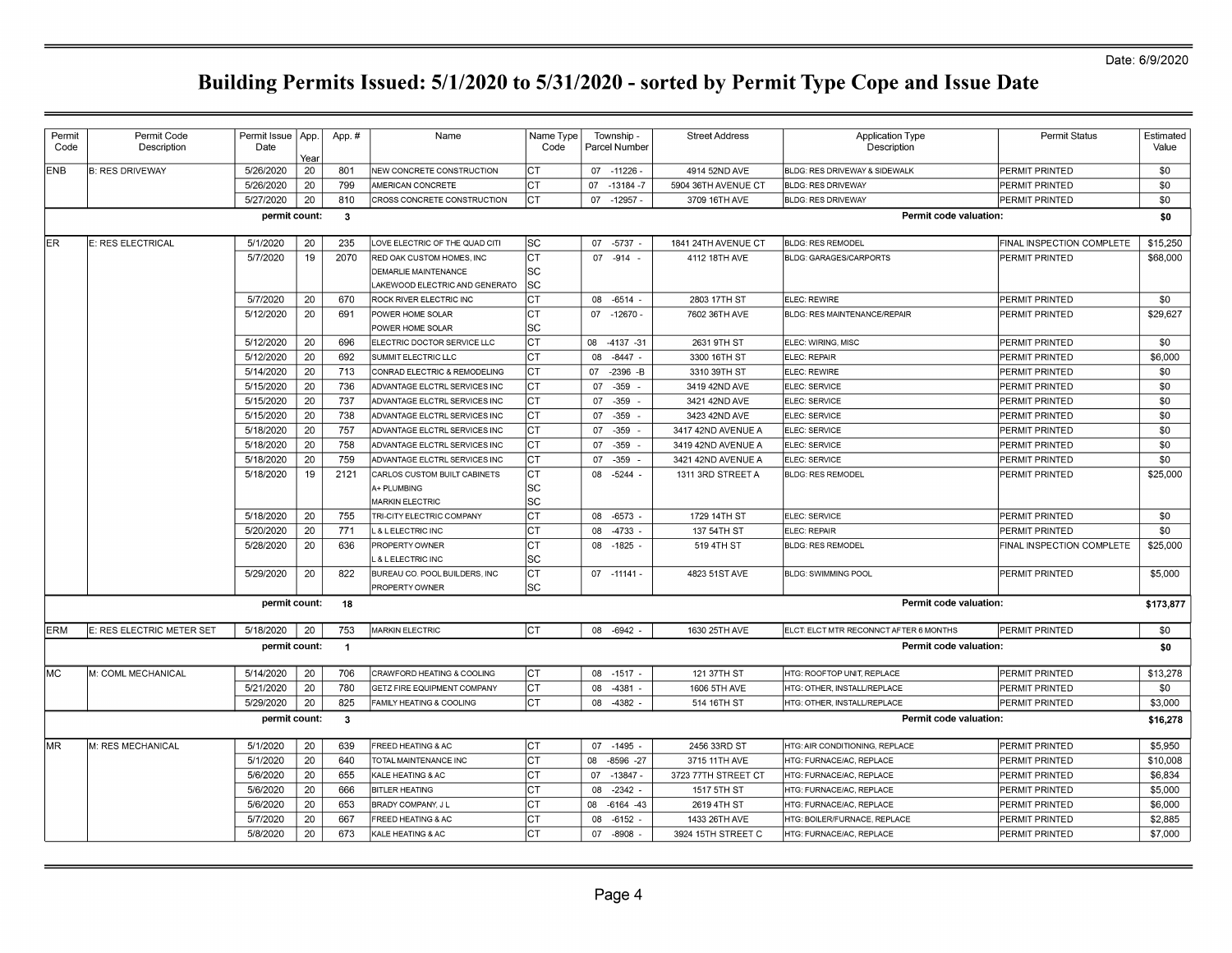| Permit<br>Code | Permit Code<br>Description   | Permit Issue<br>Date | App.<br>Year | App.#                | Name                                  | Name Type<br>Code |    | Township -<br>Parcel Number | <b>Street Address</b> | <b>Application Type</b><br>Description       | <b>Permit Status</b>      | Estimated<br>Value |
|----------------|------------------------------|----------------------|--------------|----------------------|---------------------------------------|-------------------|----|-----------------------------|-----------------------|----------------------------------------------|---------------------------|--------------------|
| lmr…           | M: RES MECHANICAL.           | 5/14/2020            | 20           | 705                  | <b>FREED HEATING &amp; AC</b>         | Iст               |    | 07 -7551                    | 2315 18TH STREET C    | HTG: BOILER/FURNACE, REPLACE                 | <b>PERMIT PRINTED</b>     | \$2,500            |
|                |                              | 5/14/2020            | 20           | 704                  | FREED HEATING & AC                    | Iст               | 80 | -4546                       | 1902 8TH ST           | HTG: BOILER/FURNACE, REPLACE                 | PERMIT PRINTED            | \$3,000            |
|                |                              | 5/15/2020            | 20           | 747                  | BRADY COMPANY, J L                    | Iст               |    | 07 - 14306                  | 3406 79TH ST          | HTG: FURNACE/AC. REPLACE                     | PERMIT PRINTED            | \$9,000            |
|                |                              | 5/15/2020            | 20           | 746                  | KALE HEATING & AC                     | Iст               | 08 | $-4495$                     | 168 15TH AVE          | HTG: AIR CONDITIONING, REPLACE               | PERMIT PRINTED            | \$3,404            |
|                |                              | 5/20/2020            | 20           | 769                  | BRADY COMPANY, J L                    | Iст               |    | 07 -10149 -                 | 4620 50TH ST          | HTG: FURNACE/AC, REPLACE                     | PERMIT PRINTED            | \$6,000            |
|                |                              | 5/26/2020            | 20           | 791                  | CRAWFORD HEATING & COOLING            | Iст               | 07 | $-13341 -$                  | 1 WILDERNESS CT       | HTG: BOILER/FURNACE, REPLACE                 | PERMIT PRINTED            | \$1,000            |
|                |                              | 5/26/2020            | 20           | 794                  | TOTAL MAINTENANCE INC                 | Iст               | 08 | $-8408$                     | 2118 2ND ST           | HTG: BOILER/FURNACE, REPLACE                 | PERMIT PRINTED            | \$4,012            |
|                |                              | 5/26/2020            | 20           | 796                  | CRAWFORD HEATING & COOLING            | Iст               | 08 | $-9020$                     | 2604 10TH AVE         | HTG: AIR CONDITIONING, REPLACE               | PERMIT PRINTED            | \$4,875            |
|                |                              | 5/26/2020            | 20           | 795                  | PRECISION AIR HTG & AC INC            | Iст               | 08 | -9234                       | 2712 11TH STREET CT   | HTG: AIR CONDITIONING, REPLACE               | PERMIT PRINTED            | \$3,400            |
|                |                              | 5/27/2020            | 20           | 805                  | TOTAL MAINTENANCE INC                 | Iст               | 07 | $-14336$                    | 3862 35TH AVENUE CT   | HTG: BOILER/FURNACE, REPLACE                 | PERMIT PRINTED            | \$4,850            |
|                |                              | 5/29/2020            | 20           | 828                  | CRAWFORD HEATING & COOLING            | Iст               | 07 | $-12244$                    | 3102 30TH ST          | HTG: FURNACE/AC, REPLACE                     | <b>PERMIT PRINTED</b>     | \$8,425            |
|                |                              | 5/29/2020            | 20           | 829                  | TOTAL MAINTENANCE INC                 | Iст               | 08 | $-3833$                     | 2706 16TH ST          | HTG: FURNACE/AC. REPLACE                     | PERMIT PRINTED            | \$5,692            |
|                |                              | 5/29/2020            | 20           | 827                  | PETERSEN PLUMBING AND HEATING         | Iст               | 08 | $-6992$                     | 5108 6TH AVE          | HTG: FURNACE/AC, REPLACE                     | PERMIT PRINTED            | \$7,450            |
|                |                              | 5/29/2020            | 20           | 823                  | O'DELLS HEATING AND AC                | Iст               | 08 | -7838                       | 1832 14TH ST          | HTG: FURNACE/AC, REPLACE                     | PERMIT PRINTED            | \$7,317            |
|                |                              | permit count:        |              | 21                   |                                       |                   |    |                             |                       | <b>Permit code valuation:</b>                |                           | \$114,602          |
| PBWV           | P: RES BACKWATER VALVE       | 5/12/2020            | 20           | 693                  | <b>ERICKSON PLUMBING</b>              | <b>CT</b>         |    | 08 - 3824                   | 1646 27TH AVE         | PLBG: BACKWATER VALVE INSTALLATION           | FINAL INSPECTION COMPLETE | \$1,500            |
|                |                              | permit count:        |              | $\overline{1}$       |                                       |                   |    |                             |                       | Permit code valuation:                       |                           | \$1,500            |
| IPC.           | P: COML PLUMBING             | 5/8/2020             | 20           | 65                   | <b>BUSH CONSTRUCTION COMPANY INC.</b> | CT                |    | 07 -13987 -                 | 1100 36TH AVE         | <b>BLDG: COML REMODEL</b>                    | FINAL INSPECTION COMPLETE | \$200,000          |
|                |                              |                      |              |                      | ART-O-LITE ELECTRIC CO                | SC                |    |                             |                       |                                              |                           |                    |
|                |                              |                      |              |                      | CRAWFORD HEATING & COOLING            | SC                |    |                             |                       |                                              |                           |                    |
|                |                              |                      |              |                      | CRAWFORD COMPANY                      | SC                |    |                             |                       |                                              |                           |                    |
|                |                              | 5/15/2020            | 20           | 743                  | <b>EWERT PLUMBING</b>                 | Iст               |    | 08 -1173 -1                 | 1502 6TH AVE          | PLBG: WATER SERVICE REPLACEMENT              | PERMIT PRINTED            | \$1,000            |
|                |                              | 5/20/2020            | 20           | 772                  | <b>TRITON PLUMBING</b>                | Iст               |    | 07 -7758                    | 4040 38TH AVE         | PLBG: INSTALLATION, COMMERCIAL               | PERMIT PRINTED            | \$300              |
|                |                              | permit count:        |              | -3                   |                                       |                   |    |                             |                       | Permit code valuation:                       |                           | \$201,300          |
| PCM6           | P: COML GAS MTR RECONCT (6 M | 5/18/2020            | 20           | 751                  | ALLISON PLBG, HTG & AIR               | Iст               |    | 08 -4381                    | 1606 5TH AVE          | PLBG: GAS MTR RECONNECT AFTER 6 MONTHS       | PERMIT PRINTED            | \$0                |
|                |                              | permit count:        |              | $\blacktriangleleft$ |                                       |                   |    |                             |                       | Permit code valuation:                       |                           | \$0                |
| PCR6           | P: RES GAS MTR RECONCT (6 MO | 5/7/2020             | 19           | 2364                 | PROPERTY OWNER                        | Iст               |    | 07 -359                     | 3417 42ND AVE         | <b>BLDG: MISC STRUCTURE</b>                  | PERMIT PRINTED            | \$15,150           |
|                |                              |                      |              |                      | ADVANTAGE ELCTRL SERVICES INC         | lsc               |    |                             |                       |                                              |                           |                    |
|                |                              |                      |              |                      | CRAWFORD COMPANY                      | lsc               |    |                             |                       |                                              |                           |                    |
|                |                              | permit count:        |              | $\overline{1}$       |                                       |                   |    |                             |                       | Permit code valuation:                       |                           | \$15.150           |
| <b>PCWS</b>    | P: CITY WATER/SEWER          | 5/1/2020             | 20           | 638                  | PETERSEN PLUMBING AND HEATING         | Iст               |    | 07 - 13744                  | 1720 30TH AVENUE DR   | PLBG: SEWER SERVICE REPLACEMENT              | PERMIT PRINTED            | \$0                |
|                |                              | 5/1/2020             | 20           | 637                  | PETERSEN PLUMBING AND HEATING         | Іст               | 08 | $-2920$                     | 2422 6TH AVE          | PLBG: WATER SERVICE REPAIR                   | FINAL INSPECTION COMPLETE | \$0                |
|                |                              | permit count:        |              | $\overline{2}$       |                                       |                   |    |                             |                       | Permit code valuation:                       |                           | \$0                |
| <b>PCX</b>     | P: COML EXCAVATION           | 5/6/2020             | 20           | 658                  | BLONDELL PLUMBING SERVICES            | Iст               |    | $07 - 15153$                | 1210 36TH AVE         | PLBG: WATER SERVICE REPLACEMENT              | PERMIT PRINTED            | \$2,500            |
|                |                              | 5/6/2020             | 20           | 659                  | BLONDELL PLUMBING SERVICES            | Iст               | 07 | $-15154$                    | 1220 36TH AVE         | PLBG: WATER SERVICE REPLACEMENT              | PERMIT PRINTED            | \$2,500            |
|                |                              | permit count:        |              | $\mathbf{2}$         |                                       |                   |    |                             |                       | Permit code valuation:                       |                           | \$5,000            |
| IPR.           | P: RES PLUMBING              | 5/6/2020             | 20           | 657                  | PETERSEN PLUMBING AND HEATING         | Iст               |    | 07 -2396 -B                 | 3310 39TH ST          | PLBG: INSTALLATION, RESIDENTIAL              | PERMIT PRINTED            | \$2,500            |
|                |                              | 5/11/2020            | 20           | 258                  | DAVE PROCHASKA CONST                  | Iст               |    | 07 -14802 -                 | 7310 35TH AVENUE CT   | BLDG:RES/NEW, SINGLE FAMILY ATTD (TOWNHOUSE) | PERMIT PRINTED            | \$233,250          |
|                |                              |                      |              |                      | <b>TRITON PLUMBING</b>                | SC                |    |                             |                       |                                              |                           |                    |
|                |                              |                      |              |                      | ELITE ELECTRIC                        | lsc               |    |                             |                       |                                              |                           |                    |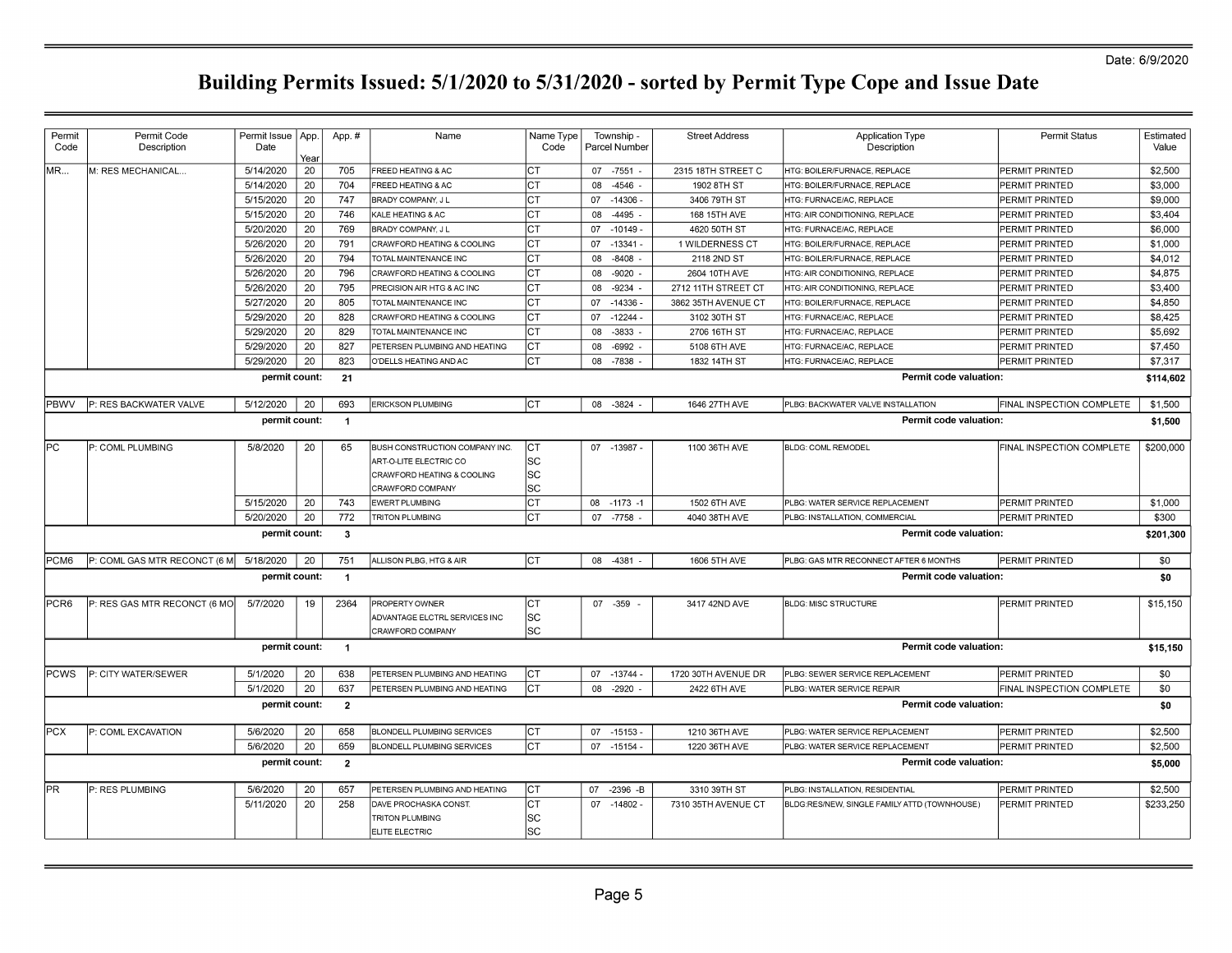| Permit       | Permit Code         | Permit Issue  | App. | App.#          | Name                              | Name Type  | Township -       | <b>Street Address</b>     | <b>Application Type</b>                                   | <b>Permit Status</b>  | Estimated |
|--------------|---------------------|---------------|------|----------------|-----------------------------------|------------|------------------|---------------------------|-----------------------------------------------------------|-----------------------|-----------|
| Code         | Description         | Date          | Year |                |                                   | Code       | Parcel Number    |                           | Description                                               |                       | Value     |
| PR           | P: RES PLUMBING     | 5/12/2020     | 20   | 601            | FW PROPERTY MAINTENANCE<br>CJ NOW | IСТ<br>lSС | 08 -2342         | 1517 5TH ST               | BLDG: RES MAINTENANCE/REPAIR                              | PERMIT PRINTED        | \$12,000  |
|              |                     | 5/26/2020     | 20   | 798            | HOMETOWN PLUMBING AND HEATING     | IСТ        | 07 -1382         | 2352 31ST ST              | PLBG: INSTALLATION, RESIDENTIAL                           | PERMIT PRINTED        | \$4,000   |
|              |                     | 5/29/2020     | 20   | 832            | NORTHWEST MECHANICAL              | СT         | $07 - 11422$     | 3340 56TH ST              | PLBG: INSTALLATION, RESIDENTIAL                           | PERMIT PRINTED        | \$300     |
|              |                     |               |      |                | NORTHWEST MECHANICAL              | IСТ        |                  |                           |                                                           |                       |           |
|              |                     | 5/29/2020     | 20   | 831            | NORTHWEST MECHANICAL              | Iст        | 08 -3280         |                           | 2413 AVENUE OF THE CITIES PLBG: INSTALLATION, RESIDENTIAL | PERMIT PRINTED        | \$300     |
|              |                     | permit count: |      | 6              |                                   |            |                  |                           | <b>Permit code valuation:</b>                             |                       | \$252,350 |
| PRRZ         | P: RES RPZ          | 5/8/2020      | 20   | 674            | <b>ERICKSON PLUMBING</b>          | IСТ        | 08 - 173         | 850 23RD AVE              | PLBG: CROSS CONNECTION REPAIRS                            | PERMIT PRINTED        | \$1,000   |
|              |                     | permit count: |      | $\overline{1}$ |                                   |            |                  |                           | Permit code valuation:                                    |                       | \$1,000   |
| <b>IPRWH</b> | P: RES WATER HEATER | 5/6/2020      | 20   | 656            | WATSON PLBG & MECHANICAL INC      | IСТ        | 07 -9665         | 2490 53RD ST              | PLBG: WATER HEATER                                        | PERMIT PRINTED        | \$1,000   |
|              |                     | 5/7/2020      | 20   | 668            | WATSON PLUMBING AND MECHANICAL    | СT         | $-1609$<br>08    | 413 38TH ST               | PLBG: WATER HEATER                                        | PERMIT PRINTED        | \$1,000   |
|              |                     | 5/14/2020     | 20   | 709            | BLONDELL PLUMBING SERVICES        | СT         | 07 -14779        | 7303 35TH AVE             | PLBG: WATER HEATER                                        | PERMIT PRINTED        | \$1,000   |
|              |                     | 5/14/2020     | 20   | 712            | WATSON PLUMBING AND MECHANICAL    | IСТ        | $-9665$<br>07    | 2490 53RD ST              | PLBG: WATER HEATER                                        | PERMIT PRINTED        | \$1,000   |
|              |                     | 5/14/2020     | 20   | 707            | BLONDELL PLUMBING SERVICES        | IСТ        | 08<br>$-1329$    | 2200 11TH AVE             | PLBG: WATER HEATER                                        | PERMIT PRINTED        | \$1,000   |
|              |                     | 5/14/2020     | 20   | 711            | <b>BLONDELL PLUMBING SERVICES</b> | IСТ        | $-3577$<br>08    | 1110 24TH AVE             | PLBG: WATER HEATER                                        | PERMIT PRINTED        | \$1,000   |
|              |                     | 5/14/2020     | 20   | 710            | <b>BLONDELL PLUMBING SERVICES</b> | IСТ        | $-711$<br>08     | 2401 12TH AVE             | PLBG: WATER HEATER                                        | PERMIT PRINTED        | \$1,000   |
|              |                     | 5/15/2020     | 20   | 744            | <b>BLONDELL PLUMBING SERVICES</b> | IСТ        | -7299<br>07      | 4525 11TH AVENUE A        | PLBG: WATER HEATER                                        | PERMIT PRINTED        | \$1,000   |
|              |                     | 5/15/2020     | 20   | 745            | TOTAL MAINTENANCE INC             | IСТ        | 08<br>-7322      | 211 53RD ST               | PLBG: WATER HEATER                                        | PERMIT PRINTED        | \$1,512   |
|              |                     | 5/20/2020     | 20   | 770            | WATSON PLUMBING AND MECHANICAL    | IСТ        | $-6408$<br>08    | 2308 18TH STREET A        | PLBG: WATER HEATER                                        | PERMIT PRINTED        | \$1,000   |
|              |                     | 5/26/2020     | 20   | 788            | BLONDELL PLUMBING SERVICES        | IСТ        | 07 -13630        | 5022 26TH AVENUE A CT     | PLBG: WATER HEATER                                        | PERMIT PRINTED        | \$1,000   |
|              |                     | 5/26/2020     | 20   | 790            | BLONDELL PLUMBING SERVICES        | IСТ        | -6869<br>07      | 2904 26TH ST              | PLBG: WATER HEATER                                        | PERMIT PRINTED        | \$1,000   |
|              |                     | 5/26/2020     | 20   | 804            | <b>ERICKSON PLUMBING</b>          | IСТ        | 07<br>$-8096$    | 3517 26TH AVENUE A        | PLBG: WATER HEATER                                        | PERMIT PRINTED        | \$1,000   |
|              |                     | 5/29/2020     | 20   | 821            | <b>BLONDELL PLUMBING SERVICES</b> | Iст        | 07<br>$-1884$    | 2930 AVENUE OF THE CITIES | PLBG: WATER HEATER                                        | PERMIT PRINTED        | \$1,000   |
|              |                     | 5/29/2020     | 20   | 820            | <b>BLONDELL PLUMBING SERVICES</b> | IСТ        | 07<br>-6644      | 3723 14TH AVE             | PLBG: WATER HEATER                                        | PERMIT PRINTED        | \$1,000   |
|              |                     | 5/29/2020     | 20   | 826            | TOTAL MAINTENANCE INC             | СT         | $-9787$<br>07    | 4501 48TH STREET A        | PLBG: WATER HEATER                                        | PERMIT PRINTED        | \$1,448   |
|              |                     | permit count: |      | 16             |                                   |            |                  |                           | Permit code valuation:                                    |                       | \$16.960  |
| <b>PRX</b>   | P: RES EXCAVATION   | 5/5/2020      | 20   | 648            | RIVER BEND PLUMBING SERVICES L    | Iст        | 08 -7918 -       | 1917 15TH ST              | PLBG: SEWER REPAIR                                        | PERMIT PRINTED        | \$0       |
|              |                     | 5/14/2020     | 20   | 717            | <b>BLONDELL PLUMBING SERVICES</b> | IСТ        | $-193 - B$<br>08 | 146 15TH AVE              | PLBG: WATER/SEWER MAIN                                    | <b>PERMIT PRINTED</b> | \$250     |
|              |                     | 5/14/2020     | 20   | 718            | <b>BLONDELL PLUMBING SERVICES</b> | IСТ        | $-4482 -$<br>08  | 147 15TH AVE              | PLBG: WATER/SEWER MAIN                                    | PERMIT PRINTED        | \$250     |
|              |                     | 5/14/2020     | 20   | 721            | <b>BLONDELL PLUMBING SERVICES</b> | IСТ        | -4483<br>08      | 157 15TH AVE              | PLBG: WATER/SEWER MAIN                                    | <b>PERMIT PRINTED</b> | \$250     |
|              |                     | 5/14/2020     | 20   | 724            | BLONDELL PLUMBING SERVICES        | СT         | -4484<br>08      | 165 15TH AVE              | PLBG: WATER/SEWER MAIN                                    | PERMIT PRINTED        | \$250     |
|              |                     | 5/14/2020     | 20   | 725            | BLONDELL PLUMBING SERVICES        | IСТ        | $-4485$<br>08    | 167 15TH AVE              | PLBG: WATER/SEWER MAIN                                    | PERMIT PRINTED        | \$250     |
|              |                     | 5/14/2020     | 20   | 727            | BLONDELL PLUMBING SERVICES        | IСТ        | 08<br>-4486      | 173 15TH AVE              | PLBG: WATER/SEWER MAIN                                    | PERMIT PRINTED        | \$250     |
|              |                     | 5/14/2020     | 20   | 729            | BLONDELL PLUMBING SERVICES        | СT         | -4487<br>08      | 177 15TH AVE              | PLBG: WATER/SEWER MAIN                                    | PERMIT PRINTED        | \$250     |
|              |                     | 5/14/2020     | 20   | 731            | <b>BLONDELL PLUMBING SERVICES</b> | СT         | $-4488$<br>08    | 181 15TH AVE              | PLBG: WATER/SEWER MAIN                                    | PERMIT PRINTED        | \$250     |
|              |                     | 5/14/2020     | 20   | 733            | <b>BLONDELL PLUMBING SERVICES</b> | Iст        | 08<br>-4489      | 187 15TH AVE              | PLBG: WATER/SEWER MAIN                                    | PERMIT PRINTED        | \$250     |
|              |                     | 5/14/2020     | 20   | 734            | <b>BLONDELL PLUMBING SERVICES</b> | CТ         | 80<br>$-4490$    | 193 15TH AVE              | PLBG: WATER/SEWER MAIN                                    | PERMIT PRINTED        | \$250     |
|              |                     | 5/14/2020     | 20   | 716            | <b>BLONDELL PLUMBING SERVICES</b> | СT         | 08<br>$-4491$    | 1505 3RD ST               | PLBG: WATER/SEWER MAIN                                    | PERMIT PRINTED        | \$250     |
|              |                     | 5/14/2020     | 20   | 732            | <b>BLONDELL PLUMBING SERVICES</b> | CТ         | 08<br>-4492      | 184 15TH AVE              | PLBG: WATER/SEWER MAIN                                    | PERMIT PRINTED        | \$250     |
|              |                     | 5/14/2020     | 20   | 730            | <b>BLONDELL PLUMBING SERVICES</b> | IСТ        | 08<br>-4493      | 178 15TH AVE              | PLBG: WATER/SEWER MAIN                                    | PERMIT PRINTED        | \$250     |
|              |                     | 5/14/2020     | 20   | 728            | BLONDELL PLUMBING SERVICES        | СT         | 08<br>-4494      | 176 15TH AVE              | PLBG: WATER/SEWER MAIN                                    | PERMIT PRINTED        | \$250     |
|              |                     | 5/14/2020     | 20   | 726            | BLONDELL PLUMBING SERVICES        | IСТ        | 08<br>$-4495$    | 168 15TH AVE              | PLBG: WATER/SEWER MAIN                                    | PERMIT PRINTED        | \$250     |
|              |                     | 5/14/2020     | 20   | 723            | BLONDELL PLUMBING SERVICES        | СT         | $-4496$<br>08    | 164 15TH AVE              | PLBG: WATER/SEWER MAIN                                    | PERMIT PRINTED        | \$250     |
|              |                     | 5/14/2020     | 20   | 722            | <b>BLONDELL PLUMBING SERVICES</b> | СT         | 08 -4497         | 158 15TH AVE              | PLBG: WATER/SEWER MAIN                                    | PERMIT PRINTED        | \$250     |